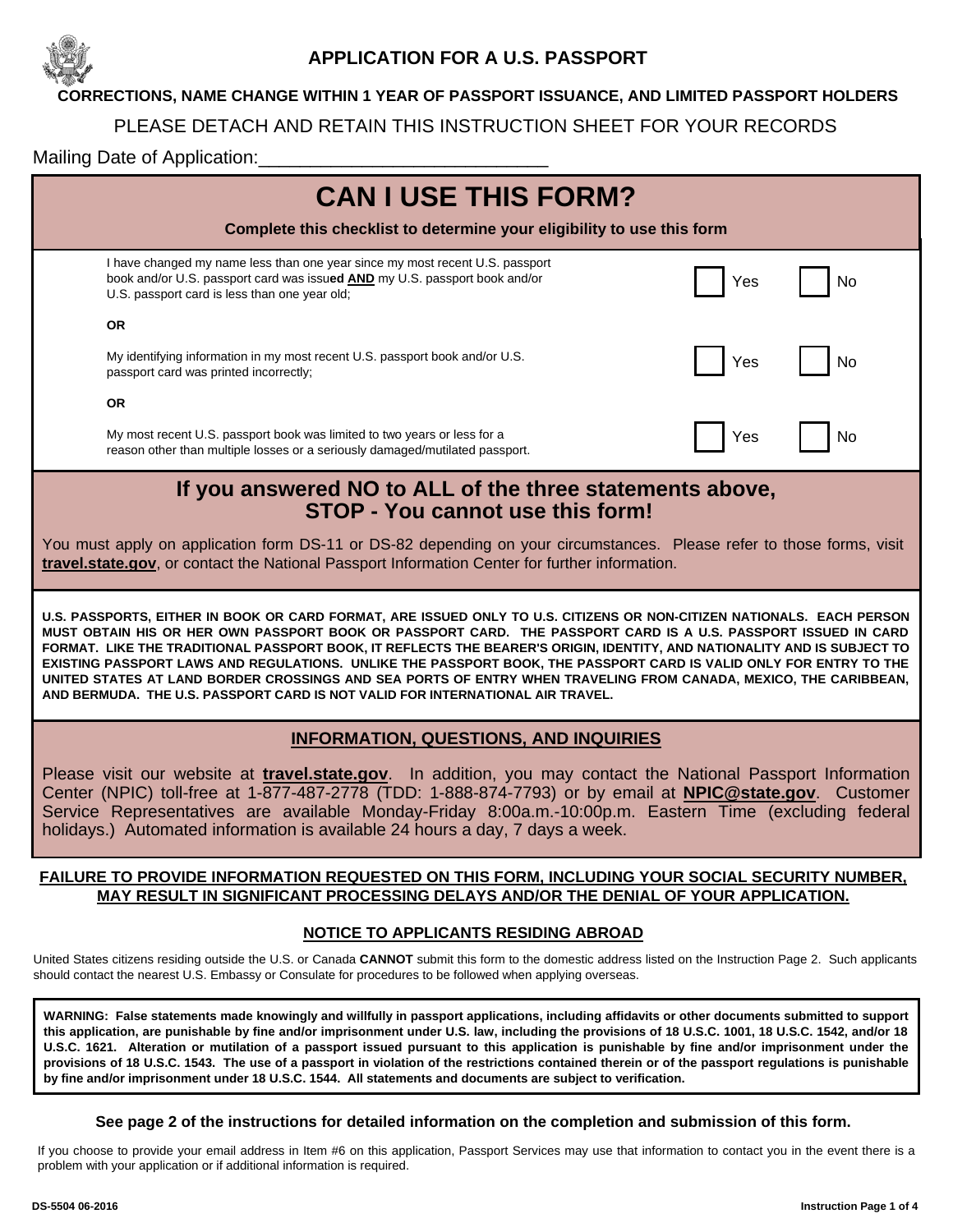# **WHAT DO I SEND WITH THIS APPLICATION FORM?**

#### **1. Your most recent U.S. passport book and/or passport card.**

#### **2. A recent color photograph**.

 Submit a color photograph of you alone, sufficiently recent to be a good likeness of you (taken within the last six months), and 2x2 inches in size. The image size measured from the bottom of your chin to the top of your head (including hair) should not be less than 1 inch, and not more than 1 3/8 inches. The photograph must be in color, clear, with a full front view of your face. The photograph must be taken with a neutral facial expression (preferred) or a natural smile, and with both eyes open and be printed on photo quality paper with a plain light (white or off-white) background. The photograph must be taken in normal street attire, without a hat or head covering unless a signed statement is submitted by the applicant verifying that the hat or head covering is part of recognized, traditional religious attire that is customarily or required to be worn continuously when in public or a signed doctor's statement is submitted verifying the item is used daily for medical purposes. Headphones, "bluetooth", or similar devices must not be worn in the passport photograph. Glasses or other eyewear are not acceptable unless you provide a signed statement from a doctor explaining why you cannot remove them due to medical reasons (e.g., during the recovery period from eye surgery). Any photograph retouched so that your appearance is changed is unacceptable. A snapshot, most vending machine prints, hand-held self portraits, and magazine or full-length photographs are unacceptable. A digital photo must meet the previously stated qualifications, and will be accepted for use at the discretion of Passport Services. Visit our website at **travel.state.gov** for details and information.

USE CAUTION WHEN STAPLING YOUR PHOTO: Use 4 staples vertically in the corners as close to the outer edges as possible. Do not bend the photo.

#### **3. Evidence to submit with this form (all documentary evidence that is not damaged, altered, or forged will be returned to you):**

 If your name has changed **less than one year** after your U.S. passport was issued **AND** your U.S. passport is **less than one year old**, you may use this form. You must submit a certified name change document such as a certified copy of your marriage certificate or a certified copy of a court order showing a seal and officiate/judge signature. If you are unable to document your name change in this manner, you must apply on the DS-11 application form by making a personal appearance at (1) a passport agency; (2) U.S. Embassy or Consulate, if abroad; (3) any federal or state court of record or any probate court accepting passport applications; (4) a designated municipal or county official; or (5) a post office, which has been selected to accept passport applications.

 If there is a name change or an error in the descriptive data in your recently issued, unexpired passport, you must submit the appropriate evidence showing the correct information (e.g. certified birth certificate or certified marriage certificate as described above).

 If you are re-applying because your U.S. passport book was limited in validity due to a lack of citizenship evidence or identity, you must submit evidence of your U.S. citizenship (such as a government-issued birth certificate or a U.S. Certificate of Naturalization) and/or evidence of your identity (such as a driver's license or a state issued identification card). You must establish your citizenship and identity to the satisfaction of Passport Services. We may ask you to provide additional evidence to corroborate your claim to U.S. citizenship and/or your identity. **Passports limited in validity due to serious damage or multiple losses cannot be extended.** Please contact the National Passport Information Center or visit **travel.state.gov** for more information and instructions.

 If your passport was limited due to gender transition, please visit **http://travel.state.gov/content/passports/en/passports/information/gender.html** for information on what documentation you will need to submit with this application form.

# **HOW DO I APPLY USING THIS FORM?**

#### **1. Complete, sign, and date this form.**

**MAIL FORM TO: 2. Send this form with your most recent U.S. passport book and/or passport card, any required additional evidence, and a recent color photograph.**

**FOR ROUTINE SERVICE:**

National Passport Processing Center Post Office Box 90107 Philadelphia, PA 19190-0107

**FOR EXPEDITED SERVICE (Requires a Fee):**

National Passport Processing Center Post Office Box 90907 Philadelphia, PA 19190-0907

Because of the sensitivity of the enclosed documents, Passport Services recommends using trackable mailing service when submitting your application.

# **IS THERE A FEE ASSOCIATED WITH THIS FORM AND HOW WILL MY NEW U.S. PASSPORT BOOK AND/OR PASSPORT CARD BE MAILED BACK TO ME?**

There is no fee associated with the use of this form unless expedited service is requested (see below). Your re-issued passport book and/or passport card and any documentary evidence submitted to Passport Services will be returned to you by priority or first class mail, unless overnight delivery is requested. You may receive your newly issued document and your returned citizenship evidence in separate mailings. If you are applying for both a U.S. passport book and card, you may receive **three separate mailings**: one with your returned citizenship evidence; one with your newly issued U.S. passport book, and one with your newly printed U.S. passport card.

OVERNIGHT DELIVERY SERVICE is only available for passport book (and not passport card) mailings in the United States. Please include the appropriate fee with your application.

For faster processing, you may request expedited service. Please include the expedite fee with your application. Expedited service is only available for passports mailed in the United States and Canada.

All fees must be submitted in the form of a personal check or money order. **MAKE CHECKS PAYABLE TO "U.S. DEPARTMENT OF STATE." THE FULL NAME AND DATE OF BIRTH OF THE APPLICANT MUST BE TYPED OR PRINTED ON THE FRONT OF THE CHECK. DO NOT SEND CASH.** Passport Services cannot be responsible for cash sent through the mail. Visit *travel.state.gov* for updated information on fees, processing times, or to check the status of your passport application online.

**DS-5504 06-2016 Instruction Page 2 of 4 NOTE REGARDING MAILING ADDRESSES:** Passport Services does not send mail to a private addresses outside the United States or Canada. If you do not live at the address listed in the "mailing address," then you must put the name of the person residing in that address and mark it as "In Care Of." If your mailing address changes prior to receipt of your new U.S. passport, please call the National Passport Information Center at 1-877-487-2778 or visit **travel.state.gov**.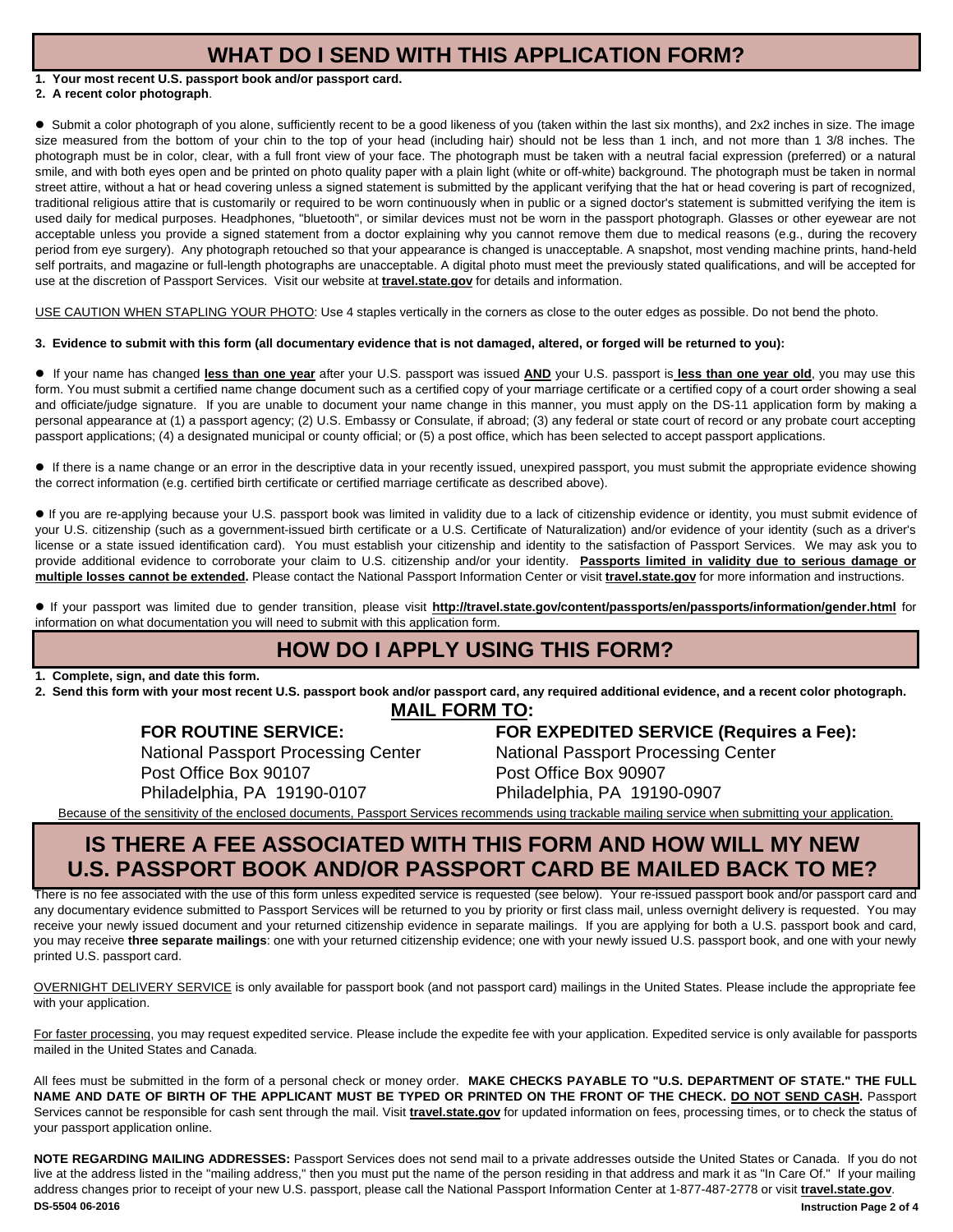### **NOTICE TO CUSTOMERS APPLYING OUTSIDE A DEPARTMENT OF STATE FACILITY**

If you send us a check, it will be converted into an electronic funds transfer (EFT). This means we will copy your check, and use the account information on it to electronically debit your account for the amount of the check. The debit from your account will usually occur within 24 hours, and will be shown on your regular account statement.

You will not receive your original check back. We will destroy your original check, but we will keep the copy of it. If the EFT cannot be processed for technical reasons, you authorize us to process the copy in place of your original check. If the EFT cannot be completed because of insufficient funds, we may try to make the transfer up to two times, and we will charge you a one-time fee of \$25, which we will also collect by EFT.

#### **FEE REMITTANCE**

Passport service fees are established by law and regulation (see 22 U.S.C. 214, 22 C.F.R. 22.1, and 22 C.F.R. 51.50-56) and are collected at the time you apply for the passport service. If the Department fails to receive full payment of the applicable fees because, for example, your check is returned for any reason or you dispute a passport fee charge to your credit card, the U.S. Department of State will take action to collect the delinquent fees from you under 22 C.F.R. Part 34, and the Federal Claims Collection Standards (see 31 C.F.R. Parts 900-904). In accordance with the Debt Collection Improvement Act (Pub.L. 104-134), if the fees remain unpaid after 180 days and no repayment arrangements have been made, the U.S. Department of State will refer the debt to the U.S. Department of Treasury for collection. Debt collection procedures used by the U.S. Department of Treasury may include referral of the debt to private collection agencies, reporting of the debt to credit bureaus, garnishment of private wages and administrative offset of the debt by reducing or withholding eligible federal payments (e.g., tax refunds, social security payments, federal retirement, etc.) by the amount of your debt, including any interest penalties or other costs incurred. In addition, non-payment of passport fees may result in the invalidation of your passport. An invalidated passport cannot be used for travel.

### **NOTICE TO APPLICANTS FOR OFFICIAL, DIPLOMATIC, OR NO-FEE PASSPORTS**

You may use this application if you meet all of the provisions listed on Instruction Page 2; however, you must CONSULT YOUR SPONSORING AGENCY FOR INSTRUCTIONS ON PROPER ROUTING PROCEDURES BEFORE FORWARDING THIS APPLICATION. Your completed passport will be released to your sponsoring agency for forwarding to you.

# **IMPORTANT NOTICE TO APPLICANTS WHO HAVE LOST OR HAD A PREVIOUS U.S. PASSPORT BOOK AND/OR PASSPORT CARD STOLEN**

A United States citizen may not normally bear more than one valid or potentially valid U.S. passport book or more than one valid or potentially valid U.S. passport card at a time. Therefore, when a valid or potentially valid U.S. passport book or U.S. passport card cannot be presented with a new application, it is necessary to submit a Form DS-64, Statement Regarding a Lost or Stolen U.S. Passport. Your statement must detail why the previous U.S. passport book or U.S. passport card cannot be presented.

The information you provide regarding your lost or stolen U.S. passport book or passport card will be placed into our Consular Lost or Stolen Passport System. This system is designed to prevent the misuse of your lost or stolen U.S. passport book or passport card. Anyone using the passport book or passport card reported as lost or stolen may be detained upon entry into the United States. Should you locate the U.S. passport book or passport card reported lost or stolen at a later time, report it as found, and submit it for cancellation. It has been invalidated. You may not use that passport book or passport card for travel.

### **PROTECT YOURSELF AGAINST IDENTITY THEFT! REPORT YOUR LOST OR STOLEN PASSPORT BOOK OR PASSPORT CARD!**

For more information or to report your lost or stolen U.S. passport book or passport card by phone, call NPIC or visit our website at **travel.state.gov**.

# **SPECIAL NOTICE TO U.S. PASSPORT CARD APPLICANTS ONLY**

The maximum number of letters provided for your given name (first and middle) on the U.S. Passport Card is 24 characters. The 24 characters may be shortened due to printing restrictions. If both your given names are more than 24 characters, you must shorten the given name you list on item 1 of this form.

# **FEDERAL TAX LAW**

Section 6039E of the Internal Revenue Code (26 U.S.C. 6039E) and 22 U.S.C 2714a(f) require you to provide your Social Security number (SSN), if you have one, when you apply for or renew a U.S. passport. If you have never been issued a SSN, you must enter zeros in box #5 of this form. If you are residing abroad, you must also provide the name of the foreign country in which you are residing. The U.S. Department of State must provide your SSN and foreign residence information to the U.S. Department of the Treasury. If you fail to provide the information, your application may be denied and you are subject to a \$500 penalty enforced by the IRS. All questions on this matter should be referred to the nearest IRS office.

### **USE OF SOCIAL SECURITY NUMBER**

Your Social Security number will be provided to U.S. Department of Treasury, used in connection with debt collection and checked against lists of persons ineligible or potentially ineligible to receive a U.S. passport, among other authorized uses.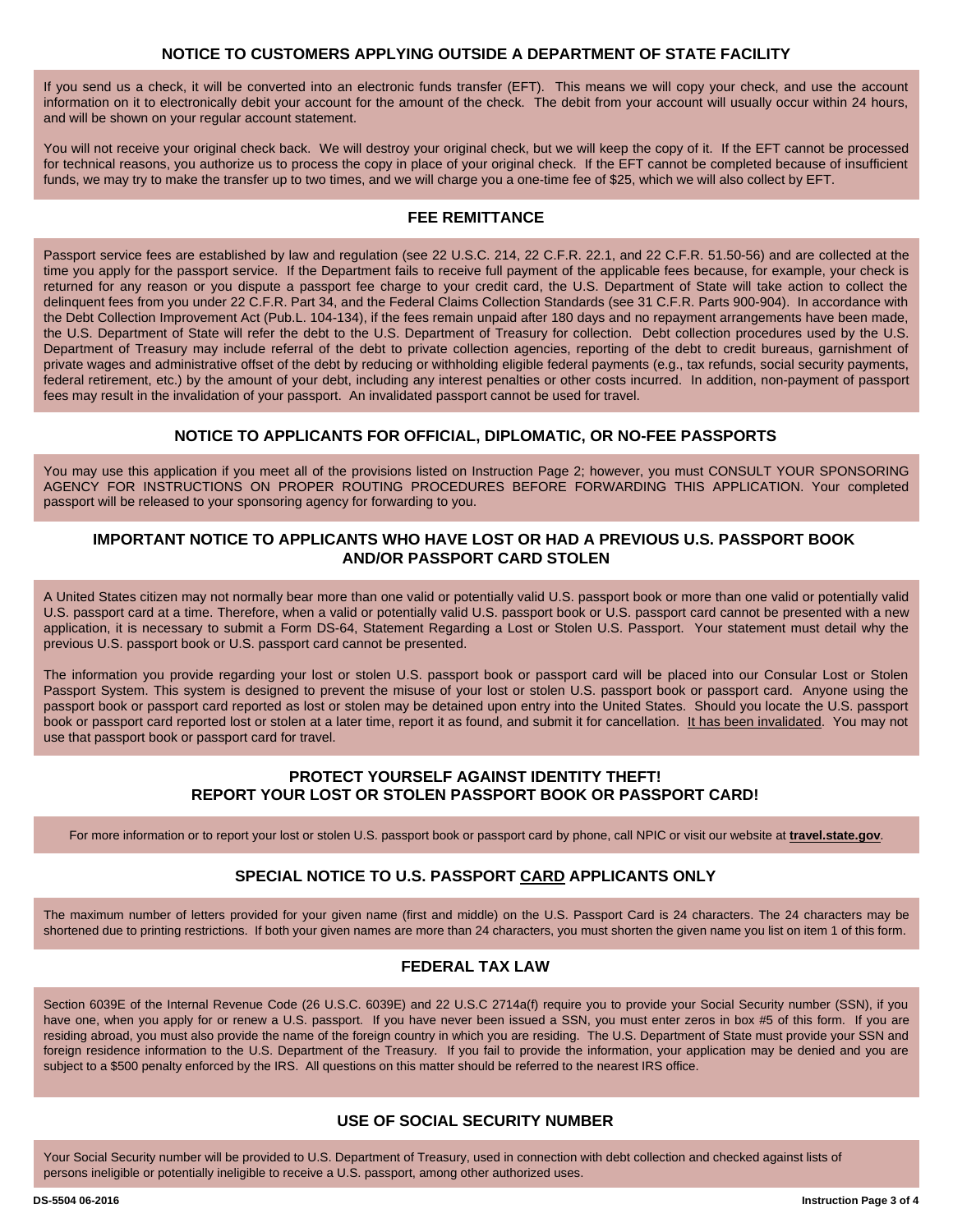### **ACTS OR CONDITIONS**

If any of the below-mentioned acts or conditions have been performed by or apply to the applicant, the portion which applies should be lined out, and a supplementary explanatory statement under oath (or affirmation) by the applicant should be attached and made a part of this application.

I have not, since acquiring United States citizenship/nationality, been naturalized as a citizen of a foreign state; taken an oath or made an affirmation or other formal declaration of allegiance to a foreign state; entered or served in the armed forces of a foreign state; accepted or performed the duties of any office, post, or employment under the government of a foreign state or political subdivision thereof; made a formal renunciation of nationality either in the United States, or before a diplomatic or consular officer of the United States in a foreign state; or been convicted by a court or court martial of competent jurisdiction of committing any act of treason against, or attempting by force to overthrow, or bearing arms against, the United States, or conspiring to overthrow, put down, or to destroy by force, the government of the United States.

Furthermore, I have not been convicted of a federal or state drug offense or convicted for "sex tourism" crimes statute, and I am not the subject of an outstanding federal, state, or local warrant of arrest for a felony; a criminal court order forbidding my departure from the United States; a subpoena received from the United States in a matter involving federal prosecution for, or grand jury investigation of, a felony.

#### **PRIVACY ACT STATEMENT**

**AUTHORITIES:** Collection of this information is authorized by 22 U.S.C. 211a et seq.; 8 U.S.C. 1104; 26 U.S.C. 6039E, 22 U.S.C. 2714a(f), Section 236 of the Admiral James W. Nance and Meg Donovan Foreign Relations Authorization Act, Fiscal Years 2000 and 2001; Executive Order 11295 (August 5, 1966); and 22 C.F.R. parts 50 and 51.

**PURPOSE:** We are requesting this information in order to determine your eligibility to be issued a U.S. passport. Your Social Security number is used to verify your identity.

**ROUTINE USES:** This information may be disclosed to another domestic government agency, a private contractor, a foreign government agency, or to a private person or private employer in accordance with certain approved routine uses. These routine uses include, but are not limited to, law enforcement activities, employment verification, fraud prevention, border security, counterterrorism, litigation activities, and activities that meet the Secretary of State's responsibility to protect U.S. citizens and non-citizen nationals abroad. More information on the Routine Uses for the system can be found in System of Records Notices State-05, Overseas Citizen Services Records and State-26, Passport Records.

**DISCLOSURE:** Providing information on this form is voluntary. Be advised, however, that failure to provide the information requested on this form may cause delays in processing your U.S. passport application and/or could result in the refusal or denial of your application.

Failure to provide your Social Security number may result in the denial of your application (consistent with 22 U.S.C. 2714a(f)) and may subject you to a penalty enforced by the Internal Revenue Service, as described in the Federal Tax Law section of the instructions to this form. Your Social Security number will be provided to the Department of the Treasury and may be used in connection with debt collection, among other purposes authorized and generally described in this section.

# **ELECTRONIC PASSPORT STATEMENT**

The U.S. Department of State now issues an "Electronic Passport" book, which contains an embedded electronic chip. The electronic passport book continues to be proof of the bearer's United States citizenship/nationality and identity, and looks and functions in the same way as a passport without a chip. The addition of an electronic chip in the back cover enables the passport book to carry a duplicate electronic copy of all information from the data page. The electronic passport book is usable at all ports-of-entry, including those that do not yet have electronic chip readers.

Use of the electronic format provides the traveler the additional security protections inherent in chip technology. Moreover, when used at ports-of-entry equipped with electronic chip readers, the electronic passport book provides for faster clearance through some of the port-of-entry processes.

The electronic passport book does not require special handling or treatment, but like previous versions should be protected from extreme heat, bending, and from immersion in water. The electronic chip must be read using specially formatted readers, which protects the data on the chip from unauthorized reading.

The cover of the electronic passport book is printed with a special symbol representing the embedded chip. The symbol  $\bullet$  will appear in port-of-entry areas where the electronic passport book can be read.

# **PAPERWORK REDUCTION ACT STATEMENT**

Public reporting burden for this collection of information is estimated to average 40 minutes per response, including the time required for searching existing data sources, gathering the necessary data, providing the information and/or documents required, and reviewing the final collection. You do not have to supply this information unless this collection displays a currently valid OMB control number. If you have comments on the accuracy of this burden estimate and/or recommendations for reducing it, please send them to: Passport Forms Officer, U.S. Department of State, CA/PPT/S/L, 44132 Mercure Cir, P.O. Box 1227, Sterling, Virginia 20166-1227.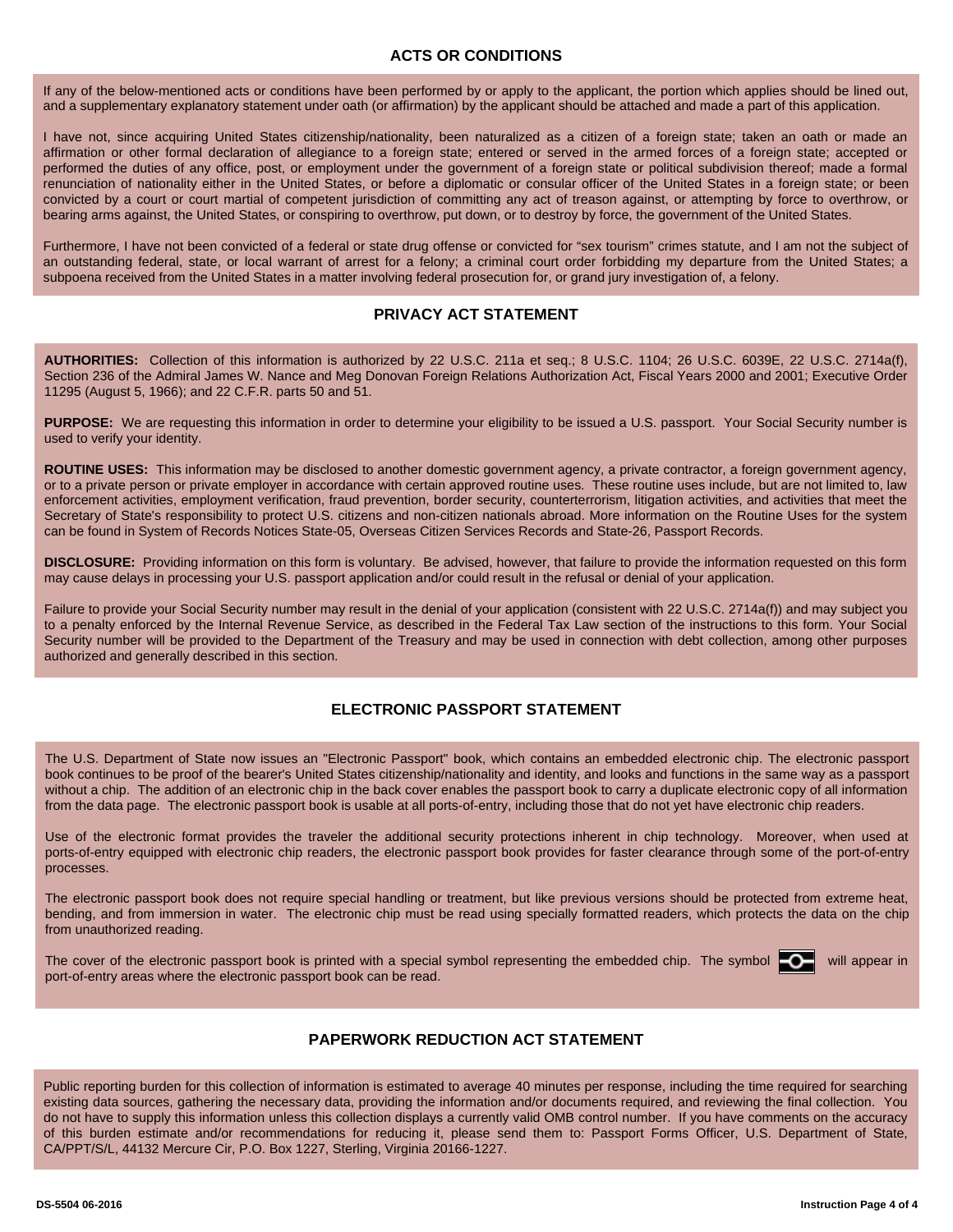| <b>APPLICATION FOR A U.S. PASSPORT</b><br>NAME CHANGE, DATA CORRECTION, AND LIMITED PASSPORT BOOK REPLACEMENT<br><b>Please Print Legibly Using Black Ink Only</b>                                                                                                                                                                                                                                                                                                                                                                                                                                                                                                                                                                                                               | OMB CONTROL NO. 1405-0160<br>OMB EXPIRATION DATE: 10-31-2019<br>ESTIMATED BURDEN: 40 MIN     |  |  |  |  |  |  |  |
|---------------------------------------------------------------------------------------------------------------------------------------------------------------------------------------------------------------------------------------------------------------------------------------------------------------------------------------------------------------------------------------------------------------------------------------------------------------------------------------------------------------------------------------------------------------------------------------------------------------------------------------------------------------------------------------------------------------------------------------------------------------------------------|----------------------------------------------------------------------------------------------|--|--|--|--|--|--|--|
| Attention: Read WARNING on page 1 of instructions<br>Please select the document(s) for which you are applying:<br>U.S. Passport Book<br>U.S. Passport Card<br>The U.S. passport card is not valid for international air travel. For more information see page 1 of instructions.<br>$\Box$ Regular Book (Standard)<br>Large Book (Non-Standard)<br>Note: The large book option is for those who frequently travel abroad during the passport validity period and is<br>recommended for applicants who have previously required the addition of visa pages.                                                                                                                                                                                                                      | <b>Both</b>                                                                                  |  |  |  |  |  |  |  |
| <b>1. Name Last</b>                                                                                                                                                                                                                                                                                                                                                                                                                                                                                                                                                                                                                                                                                                                                                             | <b>DP</b><br>DOTS Code __<br>I D<br>l O<br>End. $#$<br>Exp.                                  |  |  |  |  |  |  |  |
| Middle<br>First                                                                                                                                                                                                                                                                                                                                                                                                                                                                                                                                                                                                                                                                                                                                                                 |                                                                                              |  |  |  |  |  |  |  |
| 2. Date of Birth (mm/dd/yyyy)<br>3. Sex<br>M<br>F                                                                                                                                                                                                                                                                                                                                                                                                                                                                                                                                                                                                                                                                                                                               | 4. Place of Birth (City & State if in the U.S., or City & Country as it is presently known.) |  |  |  |  |  |  |  |
| 5. Social Security Number<br>6. Email (Info alerts offered at travel.state.gov)                                                                                                                                                                                                                                                                                                                                                                                                                                                                                                                                                                                                                                                                                                 | 7. Primary Contact Phone Number                                                              |  |  |  |  |  |  |  |
| @                                                                                                                                                                                                                                                                                                                                                                                                                                                                                                                                                                                                                                                                                                                                                                               |                                                                                              |  |  |  |  |  |  |  |
| 8. Mailing Address: Line 1: Street/RFD#, P.O. Box, or URB.                                                                                                                                                                                                                                                                                                                                                                                                                                                                                                                                                                                                                                                                                                                      |                                                                                              |  |  |  |  |  |  |  |
| Address Line 2: Clearly label Apartment, Company, Suite, Unit, Building, Floor, In Care Of or Attention if applicable. (e.g., In Care Of - Jane Doe, Apt # 100)                                                                                                                                                                                                                                                                                                                                                                                                                                                                                                                                                                                                                 |                                                                                              |  |  |  |  |  |  |  |
| <b>Zip Code</b><br>City<br><b>State</b>                                                                                                                                                                                                                                                                                                                                                                                                                                                                                                                                                                                                                                                                                                                                         | <b>Country, if outside the United States</b>                                                 |  |  |  |  |  |  |  |
|                                                                                                                                                                                                                                                                                                                                                                                                                                                                                                                                                                                                                                                                                                                                                                                 |                                                                                              |  |  |  |  |  |  |  |
| 9. List all other names you have used. (Examples: Birth Name, Maiden, Previous Marriage, Legal Name Change. Attach additional pages if needed.)                                                                                                                                                                                                                                                                                                                                                                                                                                                                                                                                                                                                                                 |                                                                                              |  |  |  |  |  |  |  |
| <b>B.</b>                                                                                                                                                                                                                                                                                                                                                                                                                                                                                                                                                                                                                                                                                                                                                                       |                                                                                              |  |  |  |  |  |  |  |
| 10. U.S. Passport Book and/or Passport Card Information<br><b>STAPLE</b><br><b>STAPLE</b><br>Your name as printed on your most recent U.S. passport book and/or passport card<br>Ń<br>ڀ.<br>Most recent U.S. passport book number<br>$\times$                                                                                                                                                                                                                                                                                                                                                                                                                                                                                                                                   | Book Issue Date (mm/dd/yyyy)                                                                 |  |  |  |  |  |  |  |
| $\times$<br>ڀ.                                                                                                                                                                                                                                                                                                                                                                                                                                                                                                                                                                                                                                                                                                                                                                  |                                                                                              |  |  |  |  |  |  |  |
| <b>STAPLE</b><br>STAPLE<br>Most recent U.S. passport card number                                                                                                                                                                                                                                                                                                                                                                                                                                                                                                                                                                                                                                                                                                                | Card Issue Date (mm/dd/yyyy)                                                                 |  |  |  |  |  |  |  |
| Attach a color photograph<br>taken within the last six months<br>CONTINUE TO PAGE 2<br>YOU MUST SIGN AND DATE THE APPLICATION IN THE DESIGNATED AREA BELOW<br>I declare under penalty of perjury all of the following: 1) I am a citizen or non-citizen national of the United States and have not, since acquiring U.S. citizenship or nationality,<br>performed any of the acts listed under "Acts or Conditions" on page four of the instructions of this application (unless explanatory statement is attached); 2) the statements made on<br>the application are true and correct; 3) I have not knowingly and willfully made false statements or included false documents in support of this application; 4) the photograph submitted with this application is a genuine, |                                                                                              |  |  |  |  |  |  |  |
| Applicant's Legal Signature - age 16 and older                                                                                                                                                                                                                                                                                                                                                                                                                                                                                                                                                                                                                                                                                                                                  |                                                                                              |  |  |  |  |  |  |  |
|                                                                                                                                                                                                                                                                                                                                                                                                                                                                                                                                                                                                                                                                                                                                                                                 | Date<br>FOR ISSUING OFFICE ONLY                                                              |  |  |  |  |  |  |  |
| Mother/Father/Parent/Legal Guardian's Signature (if identifying minor)<br>Name Change Replacement Correction: LName FName MName<br>DOB Sex                                                                                                                                                                                                                                                                                                                                                                                                                                                                                                                                                                                                                                      | POB<br>Other                                                                                 |  |  |  |  |  |  |  |
|                                                                                                                                                                                                                                                                                                                                                                                                                                                                                                                                                                                                                                                                                                                                                                                 |                                                                                              |  |  |  |  |  |  |  |
| <u> 1980 - Johann Barn, mars ann an t-Amhain Aonaich an t-Aonaich an t-Aonaich an t-Aonaich an t-Aonaich an t-Aon</u><br>To:                                                                                                                                                                                                                                                                                                                                                                                                                                                                                                                                                                                                                                                    |                                                                                              |  |  |  |  |  |  |  |
| Nat/Citz Cert<br>Prev PPT<br>МC<br>NC C/O<br>PIERS<br>ВC<br>Report of Birth<br>Adoption C/O<br>Filed/Issued/Place:<br>$Doc$ #:                                                                                                                                                                                                                                                                                                                                                                                                                                                                                                                                                                                                                                                  | Other                                                                                        |  |  |  |  |  |  |  |
| Other:                                                                                                                                                                                                                                                                                                                                                                                                                                                                                                                                                                                                                                                                                                                                                                          |                                                                                              |  |  |  |  |  |  |  |
| Attached:<br>Other                                                                                                                                                                                                                                                                                                                                                                                                                                                                                                                                                                                                                                                                                                                                                              |                                                                                              |  |  |  |  |  |  |  |
| $EF_$<br>Postage                                                                                                                                                                                                                                                                                                                                                                                                                                                                                                                                                                                                                                                                                                                                                                | * DS 5504 C 11 2013 1 *                                                                      |  |  |  |  |  |  |  |